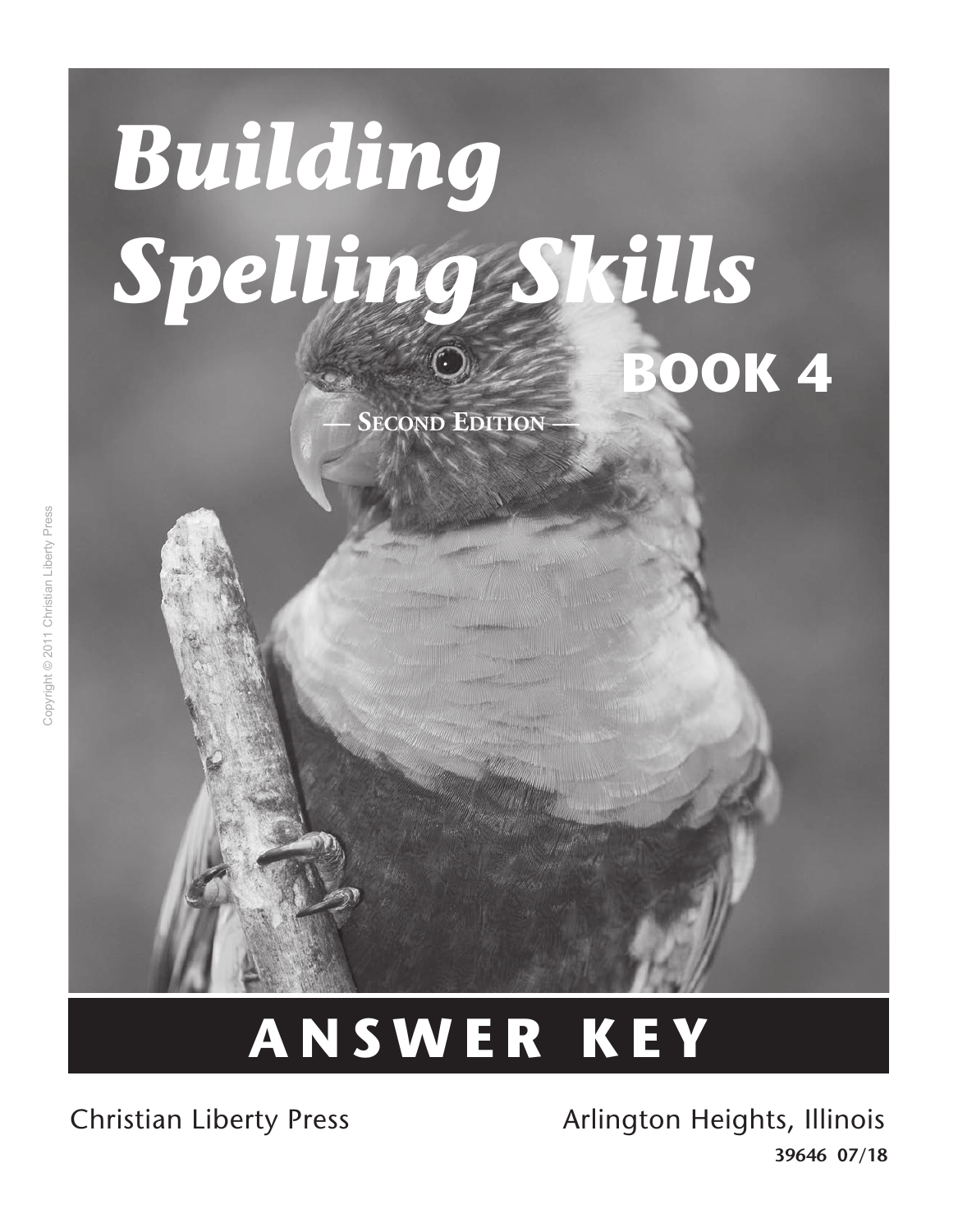Copyright © 1993 Christian Liberty Press Second Edition © 2011 by Christian Liberty Press

All Rights Reserved. No part of this answer key may be reproduced or transmitted in any form or by any means, electronic or mechanical, without written permission from the publisher.

A publication of

#### *Christian Liberty Press*

502 West Euclid Avenue Arlington Heights, Illinois 60004 **www.christianlibertypress.com**

**Authors:** Staff of Christian Liberty Press **Layout and editing:** Edward J. Shewan **Copyediting:** Diane C. Olson **Cover image:** Craig Tuttle, copyright © 2008 DesignPics

Scripture references are conformed to The Holy Bible, King James Version.

ISBN 978-1-935796-14-5 (print) 978-1-629820-82-8 (eBook PDF)

Printed in the United States of America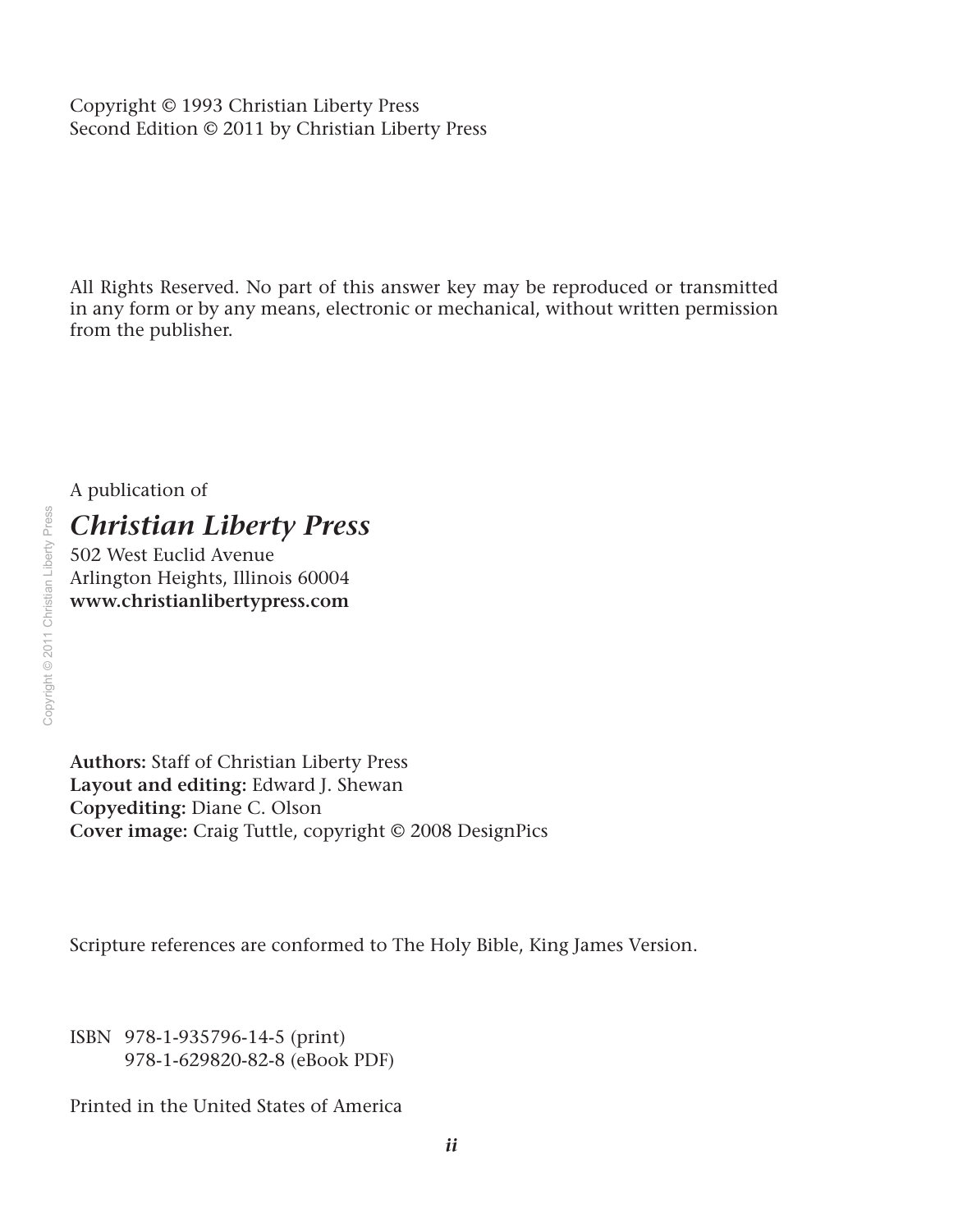### **TABLE OF CONTENTS**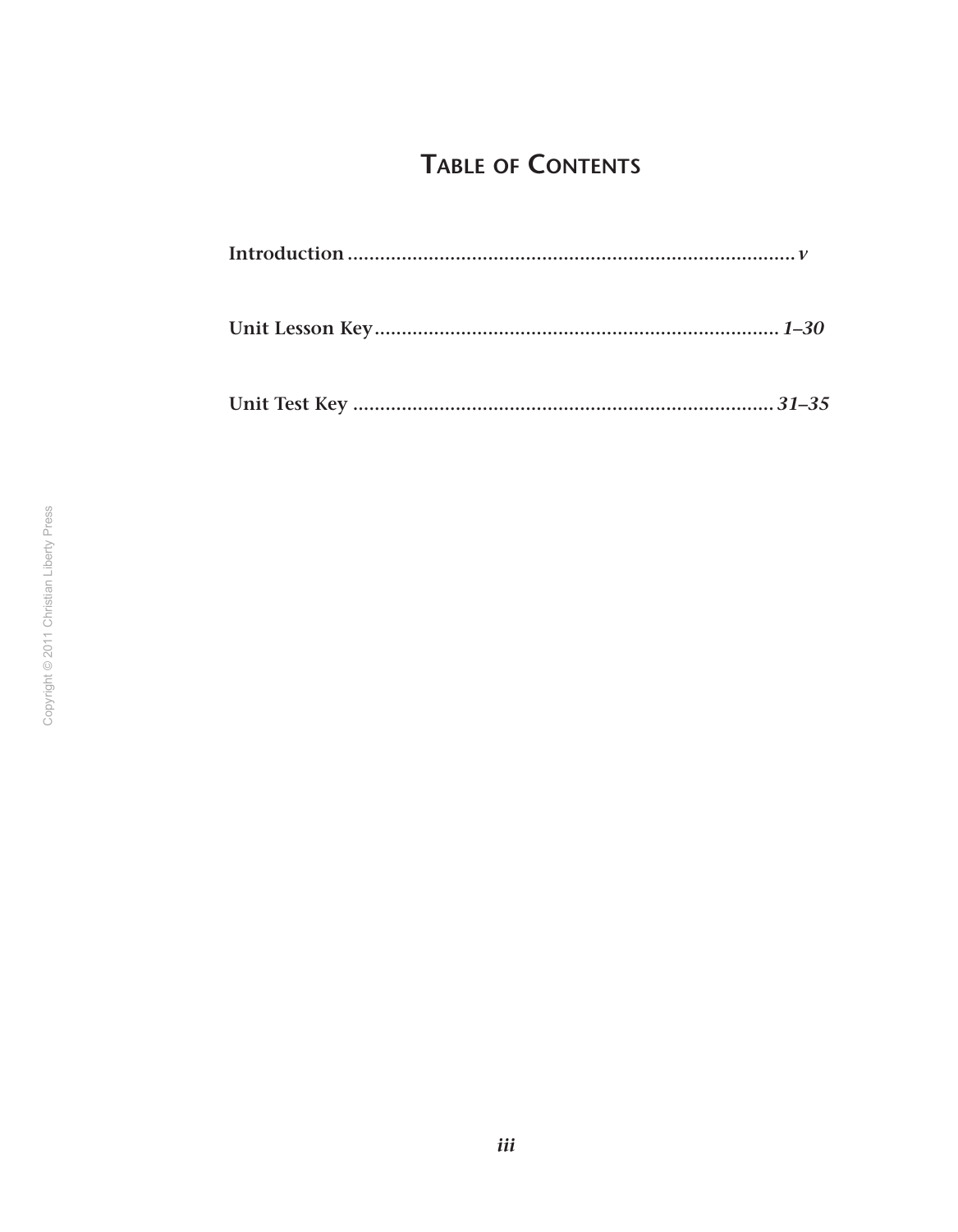#### **Introduction**

Christian Liberty Press has developed the *Building Spelling Skills* series, which we believe will be very useful in teaching children how to spell correctly. This series has three main objectives. The first goal is to improve a student's spelling skills by giving him all the necessary equipment to learn a group of similar words. We also want to help the student increase his spelling ability by teaching the student skills that will enable him to learn words by himself. Finally, the series aims to help the student gain confidence in his spelling skills by giving him various activities to help him reach his full spelling potential.

*Building Spelling Skills, Book 4,* has thirty-six units, thirty-three developmental units and three review units. Each unit has five lessons. In Lesson 1, the student will be required to determine which words from the unit word list are being used in the series of sentences found in this lesson. Lesson 2 requires the student to study and write the unit word list. In Lessons 3 and 4, the student will have to complete exercises that use words from the word list to teach the pattern(s) found in the word list. The student will also be required to take a practice test during this time. Finally, in Lesson 5, the student will take the final test. During the final test, the student must write the words from the word list in the space provided at the back of the workbook. The instructor should utilize the list of words found on pages 31–35 of this answer key when giving the student his practice and final tests.

Teachers are required to grade the daily work and tests at the end of the workbook. To expedite the processing of students enrolled in the CLASS Administration Plan, instructors must grade all work and tests prior to returning the material to CLASS.

In addition to the exercises provided in the workbook, the teacher may wish to add other material to vary the student's work. This might include more crossword puzzles, wordsearch games such as *Scrabble*, spelling bees, and expressing the words through pantomime or charades.

Writing exercises will help the student use the words in context and see the practical use of learning to spell, as well as encouraging creativity. You might want to start by having your student write sentences for words you have chosen from the list and broaden this writing into paragraphs, and eventually whole stories. Teachers may try giving a topic or allowing the student to choose his own topic using as many words as possible from the week's list in a short story or poem. This will provide the student with extra practice using grammatical and spelling skills within the context of creative writing projects.

May the Lord richly bless your efforts as you seek to teach your student to be a good speller.

*The Staff of Christian Liberty Press*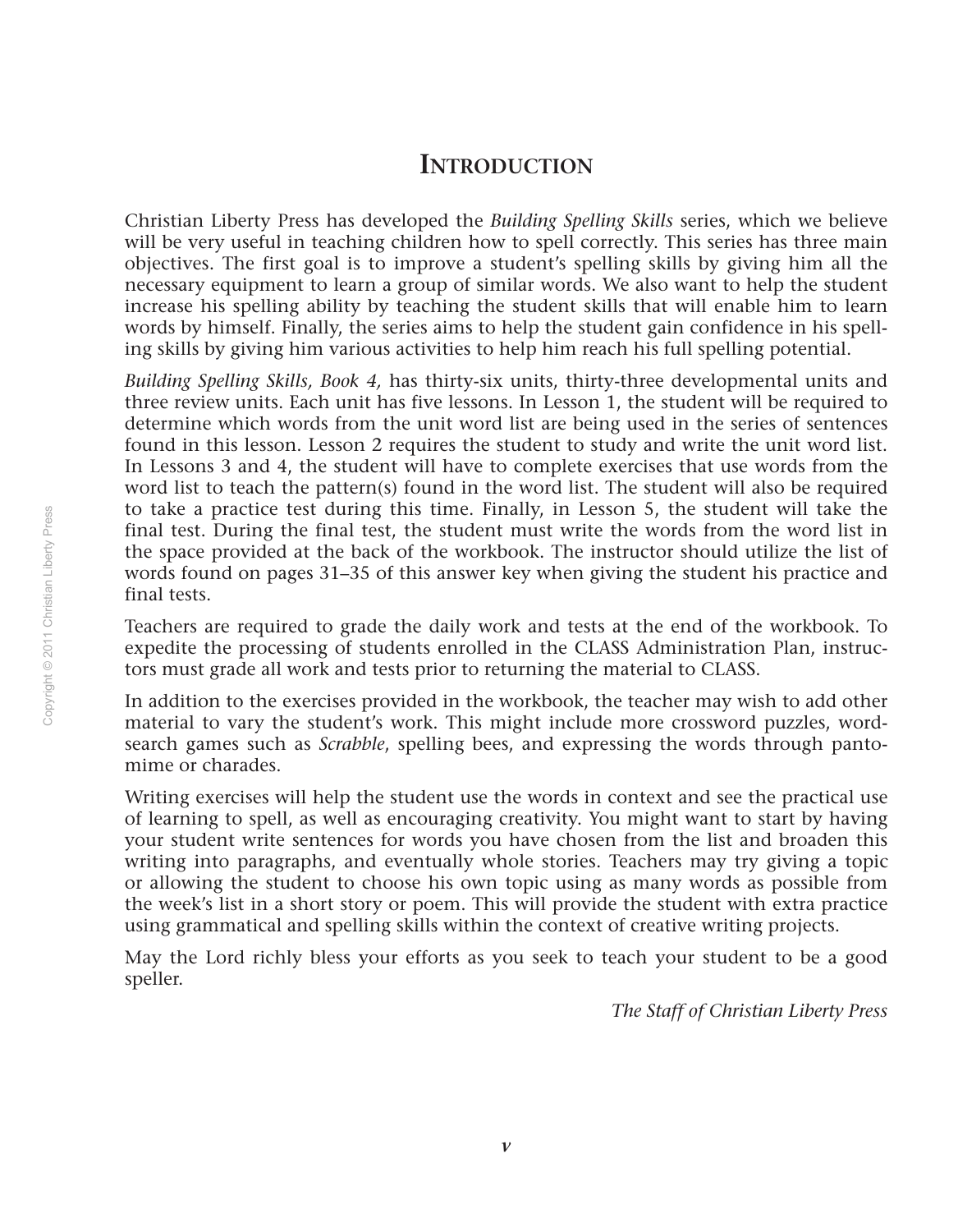## **Unit Lesson Key**

#### **Unit 1, Pages 2–4**

#### *Lesson 1*

The words found below are the list words that the student must circle in the workbook. The plural form of *candidate* may be included in this exercise.

- 
- 1. nation, election 5. political, campaign, debate
- 
- 2. ballot 6. pollster, voting
- 3. majority 7. convention 4. candidate(s), plurality

#### *Lesson 3*

- 1. multiplication vacation donation election subtraction convention addition motion
- 2. **Thinking About Spelling:** *The student should complete this exercise orally with the instructor*.

#### *Lesson 4*

- 1. a. election e. pollster h. voting b. candidate f. campaign i. majority c. ballot **g.** debate **j.** plurality
	- d. political

#### **Unit 2, Pages 5–7**

#### *Lesson 1*

The words found below are the list words that the student must circle in the workbook.

- 1. camping, fishing 4. hunting
- 2. boating, 5. Running, jogging
- 
- swimming 6. climbed
- 3. skipped 7. walked
- 

#### *Lesson 3*

|  | a. shipped  | f. hunting        | k. fishing |
|--|-------------|-------------------|------------|
|  | b. plotted  | g. swimming       | 1. skipped |
|  | c. planting | h. boating        | m. grabbed |
|  | d. cracking | i. spanking       | n. wrapped |
|  | e. jogging  | <i>i</i> . walked | o. filming |
|  |             |                   |            |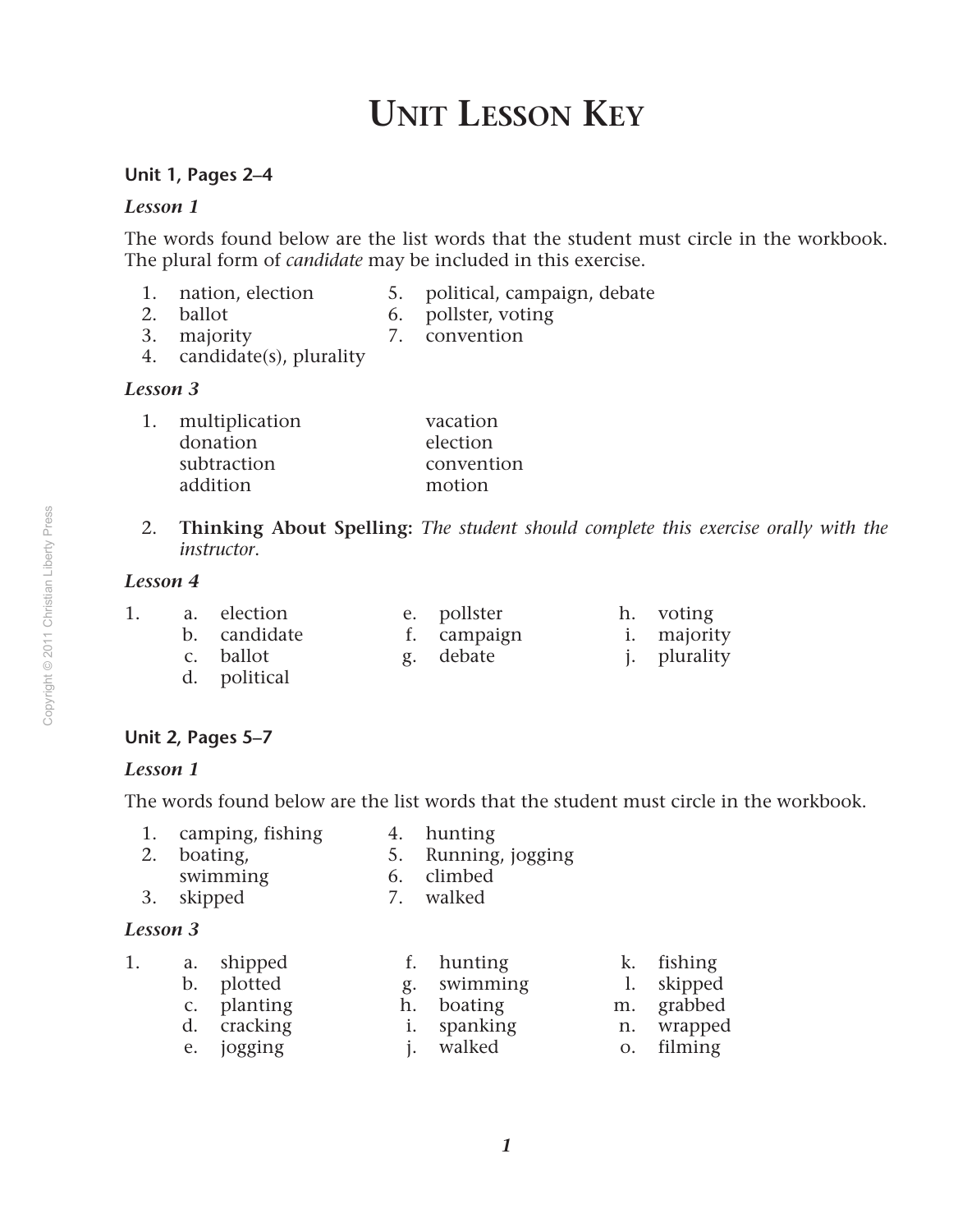#### *Building Spelling Skills, Book 4*

#### **Unit 24 (cont.)**

#### *Lesson 3*

| 1.              | chastise<br>charity | chemistry                             | chevron            |
|-----------------|---------------------|---------------------------------------|--------------------|
| 2.              | phony<br>pheasant   | federal<br>fluoride<br>grief<br>wharf |                    |
| 3.              | whatever            | wheel                                 | wharf<br>whosoever |
| 4.              | beverage            | ledge                                 |                    |
| 5.              | weight              | grief                                 |                    |
| 6.              | coziness            | likelihood                            |                    |
| <b>Lesson 4</b> |                     |                                       |                    |

| conqueror  | charity   | What is this? |
|------------|-----------|---------------|
| chemistry  | chastise  | chevron       |
| phony      | beverage  |               |
| communist  | whatever  |               |
| fluoride   | whosoever |               |
| pheasant   | grief     |               |
| weight     | wharf     |               |
| likelihood | wheel     |               |
|            |           |               |

#### **Unit 25, Pages 74–76**

#### *Lesson 1*

The words found below are the list words that the student must circle in the workbook.

- 1. assistant 5. abundant<br>2. mountaineer 6. important
- 2. mountaineer 6.<br>3. attendant 7.
- 3. attendant 7. excellent, employee
- 4. resident